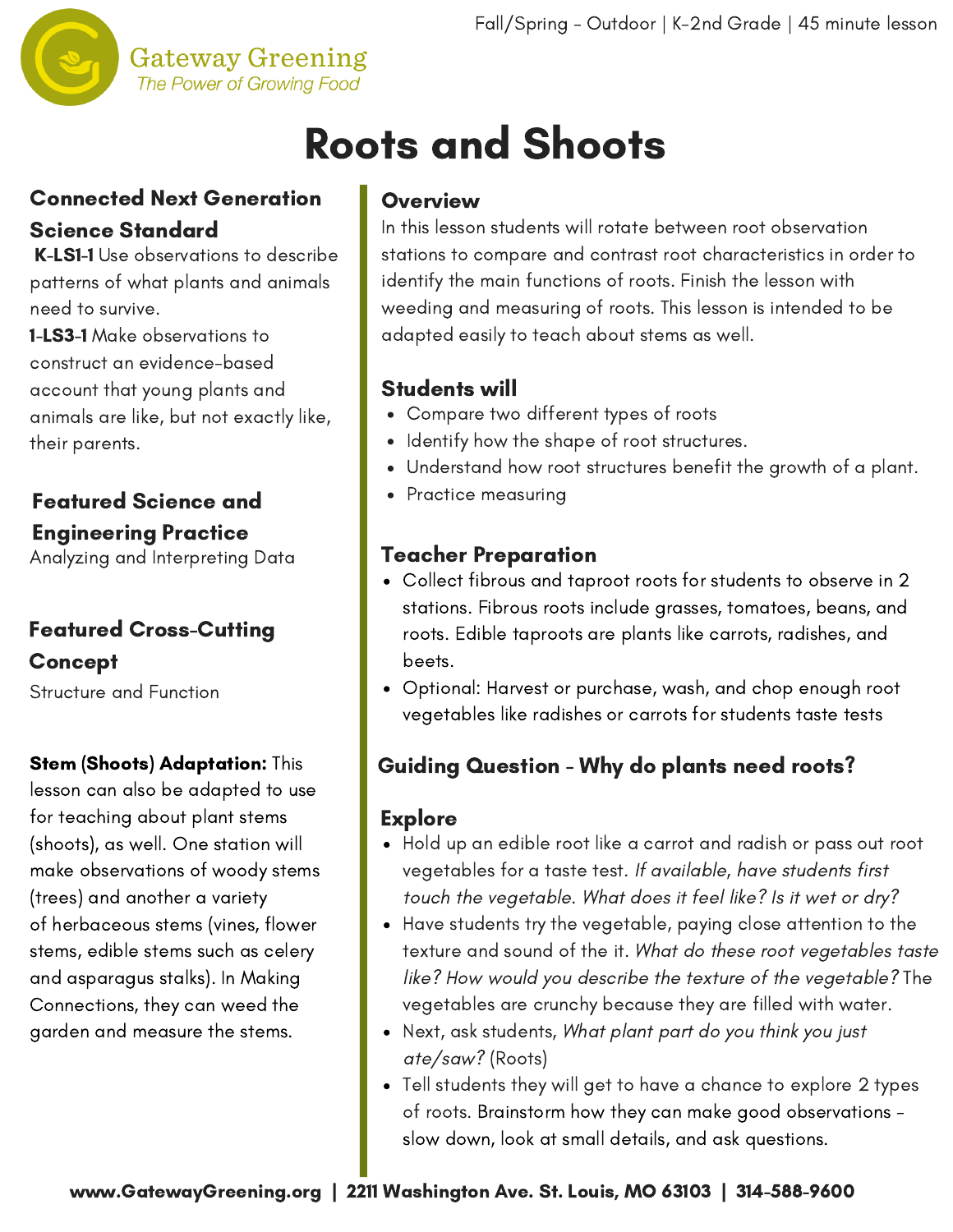

# Roots and Shoots

### **Materials**

- Teacher small whiteboard or chalkboard
- Garden journals or worksheets and clipboards
- Pencils
- A variety of taproots and fibrous roots
- Rulers
- Optional- Magnifying glasses, radishes or carrots to taste test

# **Setting**

- School garden
- Spring or early fall

For older students, have them work in small groups on their own root Venn diagrams.

### The 3 main purposes of roots:

1. To anchor the plant into the ground. 2. To suck up water and nutrients and take it to other parts of the plant (the stem).

3. To store food or energy.

- Pass out pencils, garden journals or worksheets, and magnifying glasses. Demonstrate how to use the magnifying glasses if needed.
- Remind them they can observe using their eyes and hands, but they must handle the roots very gently.
- Divide students into 2 groups. Pass out the fibrous roots to one group and taproots to the other.
- Give each group about 5-7 minutes to explore the various roots at their stations and to draw a scientific drawing of their observations or list adjectives that describe the roots.
- Walk between groups and probe them to make deeper observations. What do the roots remind them of? What do they notice about the texture or shape of the roots?
- Switch the roots between the groups and repeat their observation process.

# Digging Deeper

- Bring the entire class back together with their root samples and notes.
- Ask students to turn to a neighbor and compare their root observations. What was similar about the 2 roots?
- On a white board draw a Venn diagram. Label the first circle "Root 1: Fibrous" and the second circle "Root 2: Taproot."
- Explain to students that they observed the two types of roots today: fibrous roots and taproots. Now, we will explore how they are similar and different to understand the purpose of roots.
- Popcorn around the group descriptive words for each types of roots and similarities between the two types of roots.
- Ask probing questions about their descriptive words to guide students to understand the three main purposes of roots. What do you think the roots do for the plant?
- Write down the purposes of roots on the white board as they come up in discussion.
- How do you think the shapes of the 2 types of roots help them do their jobs?